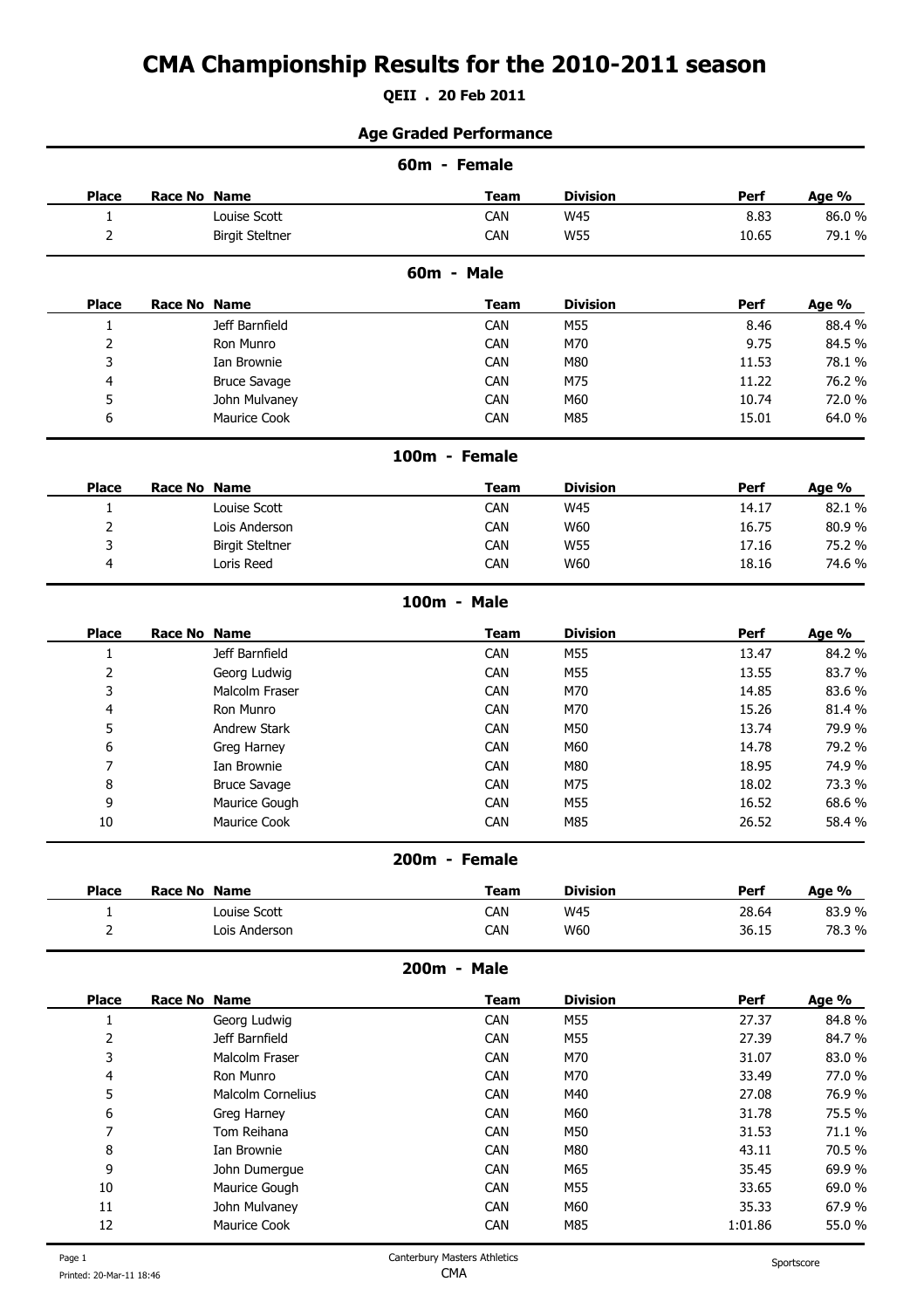|                |                        | 300m - Female |                 |         |        |
|----------------|------------------------|---------------|-----------------|---------|--------|
| <b>Place</b>   | Race No Name           | <b>Team</b>   | <b>Division</b> | Perf    | Age %  |
| $\mathbf{1}$   | Margaret Fraser        | CAN           | W65             | 1:14.30 | 62.0%  |
| 2              | Carol Thompson         | CAN           | W70             | 1:20.00 | 61.3%  |
|                |                        | 300m - Male   |                 |         |        |
| <b>Place</b>   | Race No Name           | <b>Team</b>   | <b>Division</b> | Perf    | Age %  |
| $\mathbf{1}$   | Greg Harney            | CAN           | M60             | 48.76   | 75.9%  |
| 2              | Ian Brownie            | CAN           | M80             | 1:13.46 | 65.7%  |
| 3              | John Mulvaney          | CAN           | M60             | 56.52   | 65.5%  |
| 4              | Robert Heseltine       | CAN           | M75             | 1:18.30 | 56.5%  |
| 5              | Maurice Cook           | CAN           | M85             | 1:44.18 | 52.6%  |
|                |                        | 400m - Female |                 |         |        |
| <b>Place</b>   | Race No Name           | <b>Team</b>   | <b>Division</b> | Perf    | Age %  |
| 1              | Louise Scott           | CAN           | W45             | 1:04.30 | 86.1%  |
|                |                        | 400m - Male   |                 |         |        |
| <b>Place</b>   | Race No Name           | <b>Team</b>   | <b>Division</b> | Perf    | Age %  |
| 1              | Malcolm Fraser         | CAN           | M70             | 1:10.96 | 83.1%  |
| 2              | Malcolm Cornelius      | CAN           | M40             | 1:01.76 | 74.8%  |
| 3              | Iain Chinnery          | CAN           | M60             | 1:12.41 | 73.0%  |
| 4              | Peter Larkin           | CAN           | M60             | 1:17.27 | 68.4%  |
| 5              | John Dumergue          | CAN           | M65             | 1:25.04 | 64.1%  |
| 6              | Les Woods              | <b>CAN</b>    | M65             | 1:56.50 | 46.8%  |
|                |                        | 800m - Female |                 |         |        |
| <b>Place</b>   | Race No Name           | <b>Team</b>   | <b>Division</b> | Perf    | Age %  |
| $\mathbf{1}$   | Loris Reed             | CAN           | W60             | 2:53.45 | 84.1%  |
| $\overline{2}$ | Julieana Findlay       | CAN           | W40             | 2:22.43 | 81.8%  |
| 3              | Margaret Flanagan      | <b>CAN</b>    | W60             | 3:11.55 | 76.1%  |
|                | Carol Thompson         | CAN           | W70             | 4:17.40 | 69.3%  |
| 5              | Margaret Fraser        | CAN           | W65             | 4:05.39 | 65.7%  |
| 6              | Lois Anderson          | CAN           | W60             | 3:45.37 | 64.7%  |
| $\overline{7}$ | <b>Birgit Steltner</b> | CAN           | <b>W55</b>      | 3:46.81 | 59.8%  |
|                |                        |               |                 |         |        |
|                |                        | 800m - Male   |                 |         |        |
| <b>Place</b>   | Race No Name           | <b>Team</b>   | <b>Division</b> | Perf    | Age %  |
| $\mathbf{1}$   | Anthony Rogal          | CAN           | M50             | 2:11.25 | 88.6%  |
| $\overline{2}$ | Joe Ford               | CAN           | M45             | 2:09.50 | 86.0%  |
| 3              | Greg Harney            | CAN           | M60             | 2:35.38 | 81.3%  |
| 4              | Malcolm Cornelius      | CAN           | M40             | 2:12.15 | 80.5%  |
| 5              | Iain Chinnery          | CAN           | M60             | 2:40.61 | 78.6%  |
| 6              | Peter Larkin           | CAN           | M60             | 2:43.32 | 77.3 % |
| 7              | Tony Emmerson          |               | M45             | 2:24.66 | 77.0%  |
| 8              | Richard Malloch        | CAN           | M40             | 2:21.48 | 75.2 % |
| 9              | Dave Collie            | CAN           | M45             | 2:32.21 | 73.1%  |
| $10\,$         | Maurice Gough          | CAN           | M55             | 2:47.73 | 72.3%  |
| $11\,$         | John Mulvaney          | CAN           | M60             | 2:59.40 | 70.4%  |
| $12\,$         | Stan Gawler            | CAN           | M80             | 3:53.75 | 69.7%  |
| 13             | Robert Richmond        | CAN           | M75             | 3:42.50 | 67.3%  |
| $14\,$         | Tom Reihana            | CAN           | M50             | 3:00.76 | 64.3%  |
| 15             | Kevin Prendergast      | CAN           | M55             | 3:13.17 | 62.8%  |
| $16\,$         | John Dumergue          | CAN           | M65             | 3:30.69 | 62.3%  |
| $17\,$         | Brian Keown            | CAN           | M80             | 4:26.15 | 61.2%  |
| 18             | Peter Coughlan         | CAN           | M65             | 3:52.41 | 56.5%  |
| 19             | Robert Heseltine       | CAN           | M75             | 4:26.60 | 56.2%  |
|                |                        |               |                 |         |        |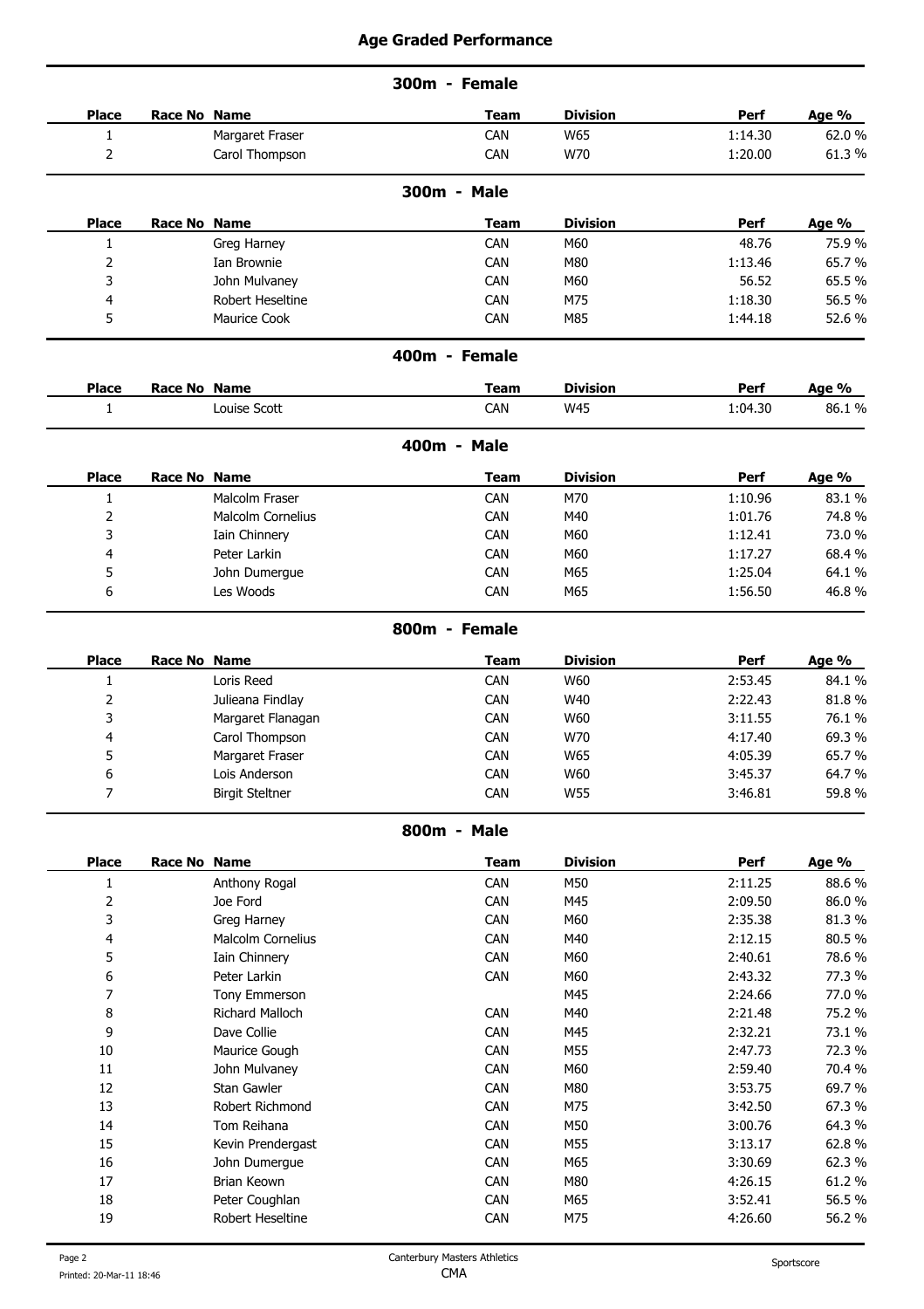## **1500m - Female**

| <b>Place</b> | <b>Race No</b><br><b>Name</b> | Team | <b>Division</b> | Perf    | Age % |
|--------------|-------------------------------|------|-----------------|---------|-------|
|              | Loris Reed                    | CAN  | W60             | 5:45.88 | 91.6% |
|              | Margaret Flanagan             | CAN  | W60             | 6:12.95 | 85.0% |
|              | Julieana Findlay              | CAN  | W40             | 4:56.16 | 83.0% |
|              | Carol Thompson                | CAN  | W70             | 8:22.50 | 73.8% |
|              |                               |      |                 |         |       |

#### **1500m - Male**

| <b>Place</b>   | Race No Name             | <b>Team</b> | <b>Division</b> | Perf    | Age %  |
|----------------|--------------------------|-------------|-----------------|---------|--------|
|                | Peter Larkin             | <b>CAN</b>  | M60             | 5:17.37 | 82.7%  |
| 2              | Iain Chinnery            | <b>CAN</b>  | M60             | 5:26.33 | 80.5%  |
| 3              | Neville Reid             | <b>CAN</b>  | M65             | 5:57.81 | 76.4%  |
| 4              | Dave Collie              | <b>CAN</b>  | M45             | 5:01.83 | 76.3%  |
| 5              | Nigel Anderson           | <b>CAN</b>  | M45             | 5:03.41 | 75.9%  |
| 6              | <b>Malcolm Cornelius</b> | <b>CAN</b>  | M40             | 4:49.62 | 75.8%  |
| $\overline{ }$ | Richard Malloch          | <b>CAN</b>  | M40             | 4:57.00 | 73.9%  |
| 8              | Dave Kennedy             | <b>CAN</b>  | M60             | 6:05.28 | 71.9%  |
| 9              | Stan Gawler              | <b>CAN</b>  | M80             | 7:53.71 | 69.7%  |
| 10             | Maurice Gough            | <b>CAN</b>  | M55             | 6:07.03 | 68.6%  |
| 11             | Eric Saxby               | CAN         | M70             | 6:59.96 | 67.8%  |
| 12             | John Mulvaney            | <b>CAN</b>  | M60             | 6:30.82 | 67.2 % |
| 13             | Brian Keown              | <b>CAN</b>  | M80             | 8:44.62 | 63.0%  |
| 14             | Kevin Prendergast        | <b>CAN</b>  | M55             | 6:56.59 | 60.4%  |
| 15             | Brian Chubbin            | <b>CAN</b>  | M60             | 7:15.30 | 60.3%  |
| 16             | Peter Coughlan           | CAN         | M65             | 7:48.28 | 58.4%  |
| 17             | Les Woods                | <b>CAN</b>  | M65             | 8:39.90 | 52.6%  |
| 18             | Robert Heseltine         | <b>CAN</b>  | M75             | 9:59.67 | 51.4%  |

**3000m - Female**

| <b>Place</b> | Race No Name |                   | Team | <b>Division</b> | Perf                 | Age %  |
|--------------|--------------|-------------------|------|-----------------|----------------------|--------|
|              |              | Loris Reed        | CAN  | W60             | 12:15.90             | 91.6 % |
|              |              | Margaret Flanagan | CAN  | W60             | 13.22.22<br>13.22.22 | 84.0%  |

## **3000m - Male**

| <b>Place</b> | Race No Name |                      | <b>Team</b> | <b>Division</b> | Perf     | Age %  |
|--------------|--------------|----------------------|-------------|-----------------|----------|--------|
|              |              | Kerry Faass          | CAN         | M45             | 8:54.09  | 90.5%  |
| 2            |              | Anthony Rogal        | <b>CAN</b>  | M50             | 9:49.82  | 85.3%  |
| 3            |              | Peter Larkin         | CAN         | M60             | 10:48.31 | 84.4%  |
| 4            |              | Michael Bond         | <b>CAN</b>  | M65             | 11:42.10 | 81.5%  |
| 5            |              | Ronnie Thomas        | <b>CAN</b>  | M45             | 9:57.25  | 81.0%  |
| 6            |              | Chris Rae            | <b>CAN</b>  | M45             | 10:02.99 | 80.2%  |
| 7            |              | Iain Chinnery        | <b>CAN</b>  | M60             | 11:28.48 | 79.5 % |
| 8            |              | Clive Kitchingman    | <b>CAN</b>  | M50             | 10:40.22 | 78.6%  |
| 9            |              | Neville Reid         | <b>CAN</b>  | M65             | 12:20.63 | 77.2 % |
| 10           |              | Tony Emmerson        |             | M45             | 10:29.26 | 76.8%  |
| 11           |              | Dave Collie          | CAN         | M45             | 10:30.34 | 76.7%  |
| 12           |              | Nigel Anderson       | <b>CAN</b>  | M45             | 10:37.91 | 75.8%  |
| 13           |              | Stan Gawler          | <b>CAN</b>  | M80             | 15:54.94 | 75.1 % |
| 14           |              | Malcolm Cornelius    | CAN         | M40             | 10:25.94 | 74.4 % |
| 15           |              | Michael Kelly        | <b>CAN</b>  | M50             | 11:20.00 | 74.0 % |
| 16           |              | Michael van der Colk | <b>CAN</b>  | M50             | 11:44.22 | 71.4%  |
| 17           |              | Eric Saxby           | CAN         | M70             | 15:05.88 | 66.4%  |
| 18           |              | Jos Galavazi         | <b>CAN</b>  | M65             | 14:26.99 | 66.0%  |
| 19           |              | John Mulvaney        | CAN         | M60             | 14:10.36 | 64.3%  |
| 20           |              | Kevin Prendergast    | <b>CAN</b>  | M55             | 14:25.68 | 60.5%  |
| 21           |              | Tom Reihana          | <b>CAN</b>  | M50             | 14:07.36 | 59.4%  |
| 22           |              | Peter Coughlan       | <b>CAN</b>  | M65             | 16:31.65 | 57.7%  |
| 23           |              | Allan Gardiner       | CAN         | M65             | 17:23.07 | 54.8%  |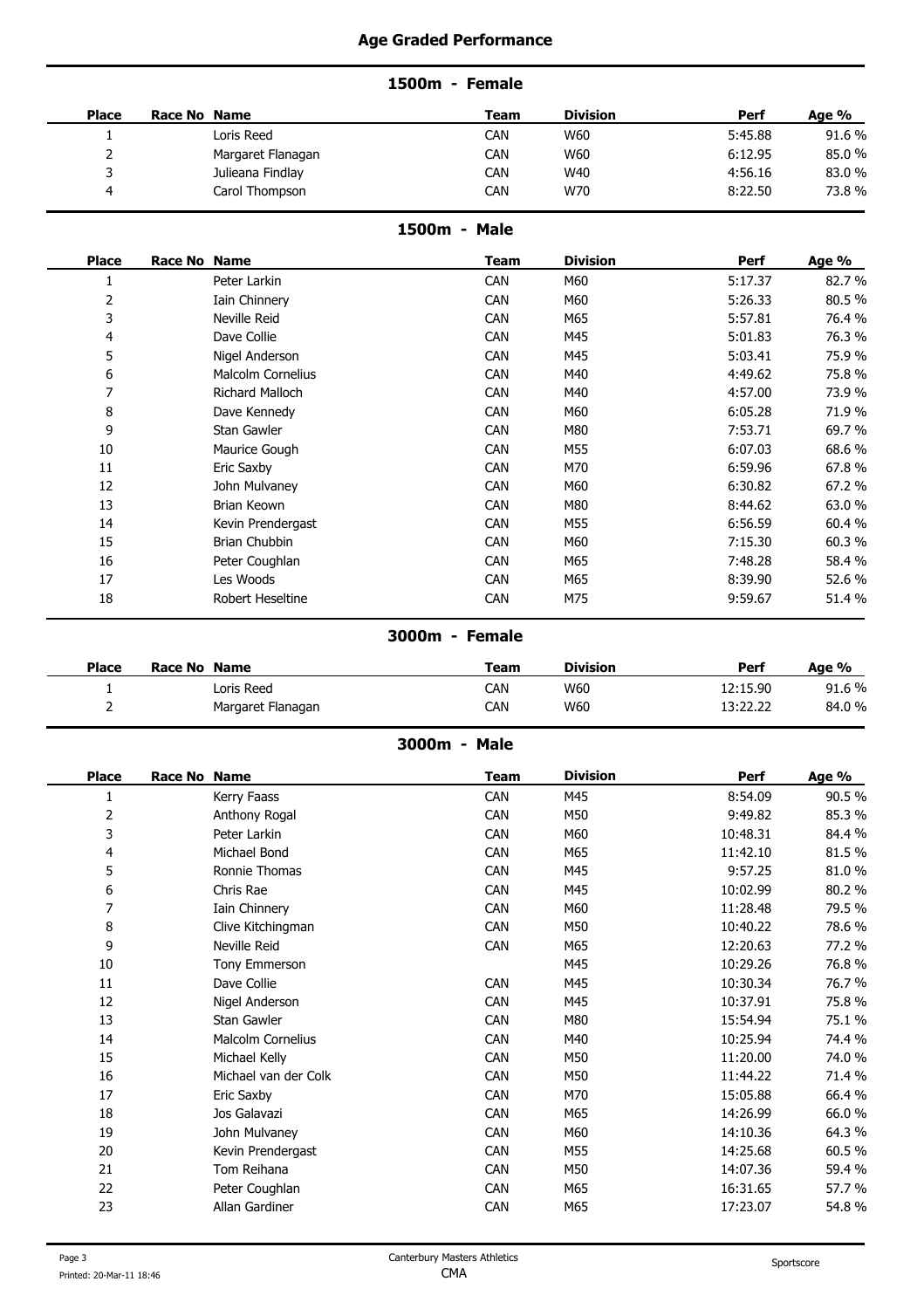|                |              |                          | 5000m - Female |                 |            |        |
|----------------|--------------|--------------------------|----------------|-----------------|------------|--------|
| <b>Place</b>   | Race No Name |                          | <b>Team</b>    | <b>Division</b> | Perf       | Age %  |
| $\mathbf{1}$   |              | <b>Tracy Crossley</b>    | CAN            | W35             | 18:19.33   | 79.6%  |
|                |              |                          | 5000m - Male   |                 |            |        |
| <b>Place</b>   | Race No Name |                          | <b>Team</b>    | <b>Division</b> | Perf       | Age %  |
| 1              |              | Peter Larkin             | CAN            | M60             | 18:16.56   | 85.8%  |
| $\overline{2}$ |              | Joe Ford                 | CAN            | M45             | 16:53.15   | 82.1%  |
| 3              |              | <b>Gary McIlroy</b>      | CAN            | M40             | 16:48.51   | 79.4 % |
| 4              |              | Michael Bond             | CAN            | M65             | 20:53.87   | 78.5%  |
| 5              |              | Anthony Duncraft         | CAN            | M45             | 17:46.40   | 78.0%  |
| 6              |              | Chris Rae                | CAN            | M45             | 18:03.27   | 76.8%  |
| 7              |              | Iain Chinnery            | CAN            | M60             | 20:27.43   | 76.7%  |
| 8              |              | John Gamblin             | CAN            | M50             | 18:49.89   | 76.6%  |
| 9              |              | <b>Walter Hume</b>       | CAN            | M70             | 22:46.16   | 75.7%  |
| 10             |              | <b>Malcolm Cornelius</b> | CAN            | M40             | 18:05.31   | 73.8%  |
| 11             |              | Nigel Anderson           | CAN            | M45             | 18:50.91   | 73.6%  |
| 12             |              | Stan Gawler              | CAN            | M80             | 29:25.05   | 69.9%  |
| 13             |              | Michael van der Colk     | CAN            | M50             | 20:43.87   | 69.6%  |
| 14             |              | John Souter              | CAN            | M65             | 24:14.45   | 67.7%  |
| 15             |              | Brian Keown              | CAN            | M80             | 30:44.69   | 66.9%  |
| 16             |              | Maurice Gough            | CAN            | M55             | 23:10.78   | 64.8%  |
| 17             |              | <b>Brian Chubbin</b>     | CAN            | M60             | 25:41.24   | 61.1%  |
| 18             |              | John Eastmond            | CAN            | M70             | 29:24.94   | 58.6%  |
| 19             |              | Kevin Prendergast        | CAN            | M55             | 26:45.84   | 56.2 % |
| 20             |              | Peter Coughlan           | <b>CAN</b>     | M65             | 29:20.31   | 55.9%  |
|                |              |                          | 10000m - Male  |                 |            |        |
| <b>Place</b>   | Race No Name |                          | <b>Team</b>    | <b>Division</b> | Perf       | Age %  |
| $\mathbf{1}$   |              | Peter Larkin             | CAN            | M60             | 37:45.92   | 86.7%  |
| 2              |              | Gary McIlroy             | CAN            | M40             | 34:14.67   | 81.4%  |
| 3              |              | John Gamblin             | CAN            | M50             | 37:34.11   | 80.1%  |
| 4              |              | Chris Rae                | CAN            | M45             | 38:22.09   | 75.4 % |
| 5              |              | Stan Gawler              | CAN            | M80             | 58:32.07   | 73.3 % |
| 6              |              | Michael Kelly            | CAN            | M50             | 41:51.05   | 71.9%  |
| $\equiv$       |              | Nigel Anderson           | CAN            | M45             | 40:15.05   | 71.9%  |
| 8              |              | Michael van der Colk     | CAN            | M50             | 43:34.66   | 69.1%  |
| 9              |              | Eric Saxby               | CAN            | M70             | 53:35.38   | 67.1%  |
| 10             |              | Brian Keown              | CAN            | M80             | 1:05:03.02 | 66.0%  |
| 11             |              | John Souter              | CAN            | M65             | 51:59.09   | 65.9%  |
| 12             |              | Jos Galavazi             | CAN            | M65             | 52:28.42   | 65.3%  |
| 13             |              | John Eastmond            | CAN            | M70             | 58:32.04   | 61.5%  |
| 14             |              | Tom Reihana              | CAN            | M50             | 51:31.30   | 58.4%  |
| 15             |              | John Waite               | CAN            | M60             | 1:00:24.18 | 54.2 % |

**100m Hurdles - Male**

| <b>Place</b> | Race No Name |               | Team       | <b>Division</b> | Perf  | Age %                                |
|--------------|--------------|---------------|------------|-----------------|-------|--------------------------------------|
|              |              | Anthony Rogal | CAN        | M50             | 19.81 | 68.3%<br>$\sim$ $\sim$ $\sim$ $\sim$ |
|              |              | Greg Harney   | <b>CAN</b> | M60             | 25.17 | 57.4 %                               |
|              |              |               |            |                 |       |                                      |

# **Steeples - Male**

| <b>Place</b> | Race No Name      | <b>Team</b> | <b>Division</b> | Perf     | Age %  |
|--------------|-------------------|-------------|-----------------|----------|--------|
|              | John Gamblin      | CAN         | M50             | 12:06.71 | 77.9%  |
|              | Iain Chinnery     | <b>CAN</b>  | M60             | 8:40.40  | 75.0%  |
|              | Ian Brownie       | <b>CAN</b>  | M80             | 15:59.22 | 59.6%  |
| ▵            | Kevin Prendergast | <b>CAN</b>  | M55             | 17:02.60 | 57.7 % |
|              |                   |             |                 |          |        |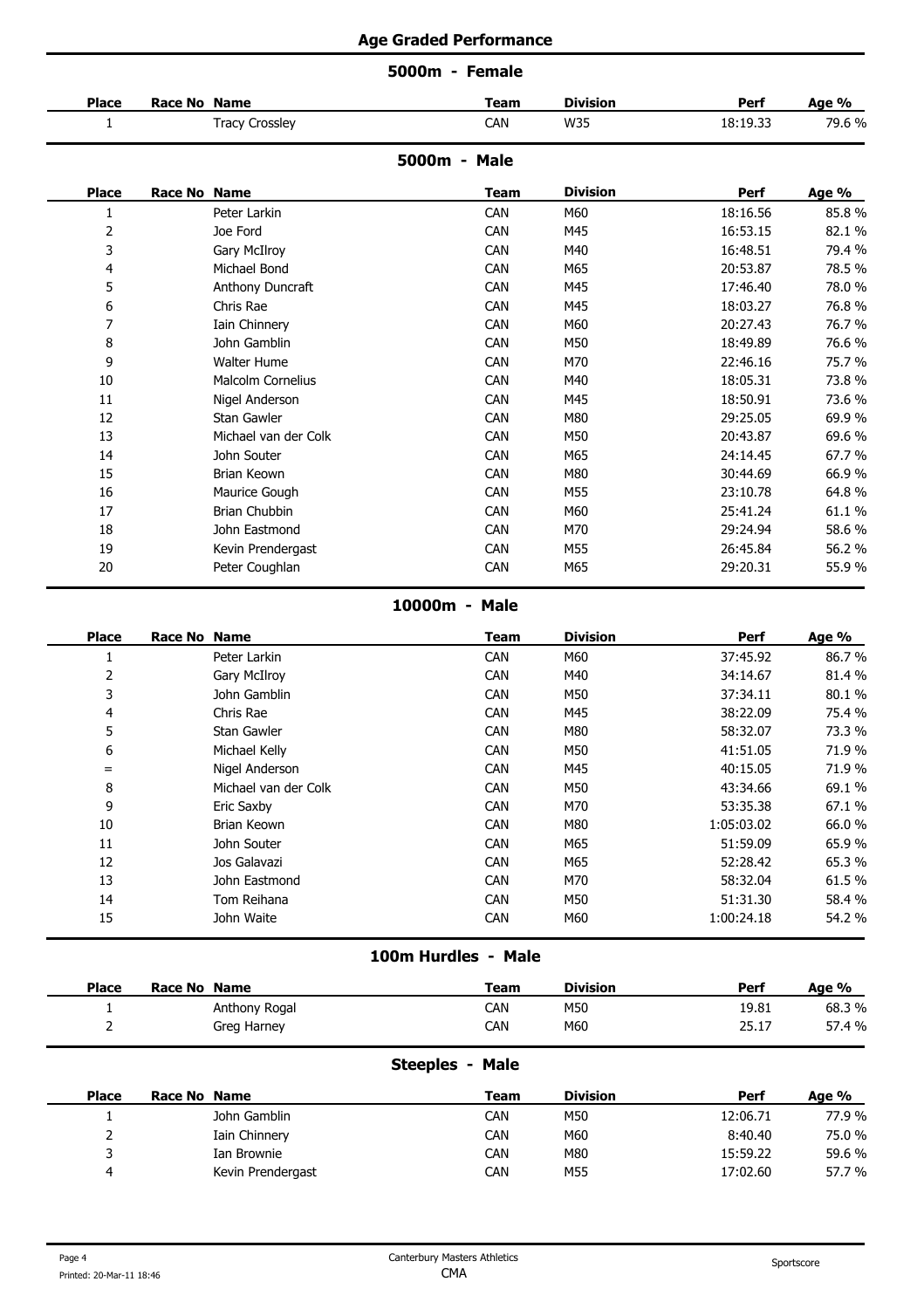## **3000m Track Walk - Female**

| <b>Place</b>                                                                                                     | Race No Name                            |                              | <b>Team</b> | <b>Division</b> | Perf         | Age %          |
|------------------------------------------------------------------------------------------------------------------|-----------------------------------------|------------------------------|-------------|-----------------|--------------|----------------|
| 1                                                                                                                | Ann Henderson                           |                              | CAN         | W70             | 22:17.06     | 73.0%          |
|                                                                                                                  |                                         | 3000m Track Walk - Male      |             |                 |              |                |
| <b>Place</b>                                                                                                     | Race No Name                            |                              | <b>Team</b> | <b>Division</b> | Perf         | Age %          |
| $\mathbf{1}$                                                                                                     | Eric Saxby                              |                              | CAN         | M70             | 18:47.64     | 78.3 %         |
| 2                                                                                                                | Keith Rutherford                        |                              | CAN         | M60             | 19:29.37     | 67.7%          |
| 3                                                                                                                | Les Woods                               |                              | CAN         | M65             | 22:06.61     | 62.8%          |
|                                                                                                                  |                                         | Long Jump - Female           |             |                 |              |                |
| <b>Place</b>                                                                                                     | <b>Race No Name</b>                     |                              | <b>Team</b> | <b>Division</b> | Perf         | Age %          |
| $\mathbf{1}$                                                                                                     | Lois Anderson                           |                              | CAN         | W60             | 3.30         | 64.1%          |
| 2                                                                                                                | <b>Birgit Steltner</b>                  |                              | CAN         | W55             | 3.31         | 59.4%          |
| 3                                                                                                                | Loris Reed                              |                              | CAN         | W60             | 2.87         | 55.7%          |
|                                                                                                                  |                                         | Long Jump - Male             |             |                 |              |                |
| <b>Place</b>                                                                                                     | Race No Name                            |                              | <b>Team</b> | <b>Division</b> | Perf         | Age %          |
| $\mathbf{1}$                                                                                                     | Ron Munro                               |                              | CAN         | M70             | 3.25         | 61.4%          |
| 2                                                                                                                | Alan J Hunter                           |                              | CAN         | M70             | 2.20         | 41.6%          |
|                                                                                                                  |                                         | High Jump - Female           |             |                 |              |                |
| <b>Place</b>                                                                                                     | Race No Name                            |                              | <b>Team</b> | <b>Division</b> | Perf         | Age %          |
| $\mathbf{1}$                                                                                                     | Lois Anderson                           |                              | CAN         | W60             | 1.05         | 71.9%          |
| 2                                                                                                                | <b>Birgit Steltner</b>                  |                              | CAN         | W55             | 1.10         | 70.1%          |
|                                                                                                                  |                                         | High Jump - Male             |             |                 |              |                |
| <b>Place</b>                                                                                                     | Race No Name                            |                              | <b>Team</b> | <b>Division</b> | Perf         | Age %          |
| $\mathbf{1}$                                                                                                     | Georg Ludwig                            |                              | CAN         | M55             | 1.41         | 74.6 %         |
| $\overline{2}$                                                                                                   | <b>Brian Senior</b>                     |                              | CAN         | M70             | 1.05         | 66.9%          |
|                                                                                                                  |                                         | Pole Vault - Male            |             |                 |              |                |
| <b>Place</b>                                                                                                     | Race No Name                            |                              | <b>Team</b> | <b>Division</b> | <b>Perf</b>  | Age %          |
| $\mathbf{1}$                                                                                                     | <b>Brian Senior</b>                     |                              | CAN         | M70             | 2.15         | 62.3%          |
|                                                                                                                  |                                         | Triple Jump - Female         |             |                 |              |                |
| <b>Place</b>                                                                                                     | Race No Name                            |                              | <b>Team</b> | <b>Division</b> | Perf         | Age %          |
| $\mathbf{1}$                                                                                                     | Lois Anderson                           |                              | CAN         | W60             | 6.72         | 65.0%          |
| $\mathsf{2}\!\!\:\mathsf{1}\!\!\:\mathsf{2}\!\!\:\mathsf{1}\!\!\:\mathsf{3}\mathsf{2}\!\!\:\mathsf{4}\mathsf{3}$ | <b>Birgit Steltner</b>                  |                              | CAN         | <b>W55</b>      | 7.11         | 63.7%          |
|                                                                                                                  |                                         | <b>Shot Put - Female</b>     |             |                 |              |                |
| <b>Place</b>                                                                                                     | Race No Name                            |                              | <b>Team</b> | <b>Division</b> | Perf         | Age %          |
| $\mathbf{1}$                                                                                                     | Glen Watts                              |                              | CAN         | W70             | 7.15         | 67.1%          |
| $\mathsf{2}\,$                                                                                                   | Barbara Bird                            |                              | CAN         | W70             | 6.33         | 59.4%          |
| 3                                                                                                                | Iris Bishop                             |                              | CAN         | W75             | 5.41         | 58.5%          |
| 4                                                                                                                | Lois Anderson                           |                              | CAN         | W60             | 7.49         | 55.6%          |
| 5                                                                                                                | Justine Whitaker                        |                              | CAN         | W65             | 6.64         | 55.0%          |
| 6                                                                                                                | Linda Beach                             |                              | CAN         | <b>W50</b>      | 8.93         | 54.8%          |
| 7                                                                                                                | Beverley Church                         |                              | CAN         | W60             | 7.08         | 52.5%          |
| 8                                                                                                                | Alison Duncan                           |                              | CAN         | W65             | 6.26         | 51.9%          |
| 9                                                                                                                | Loris Reed                              |                              | CAN         | W60             | 6.41         | 47.6%          |
| $10\,$                                                                                                           | Gwyn Heseltine                          |                              | CAN         | W70             | 5.01         | 47.0%          |
| $11\,$                                                                                                           | Diane Underwood                         |                              | CAN         | W65             | 5.38         | 44.6 %         |
| 12<br>13                                                                                                         | <b>Birgit Steltner</b><br>Alison Wright |                              | CAN         | W55<br>W60      | 6.45<br>5.10 | 43.3%<br>37.8% |
|                                                                                                                  |                                         |                              |             |                 |              |                |
| Page 5                                                                                                           |                                         | Canterbury Masters Athletics |             |                 |              | Sportscore     |
|                                                                                                                  |                                         |                              |             |                 |              |                |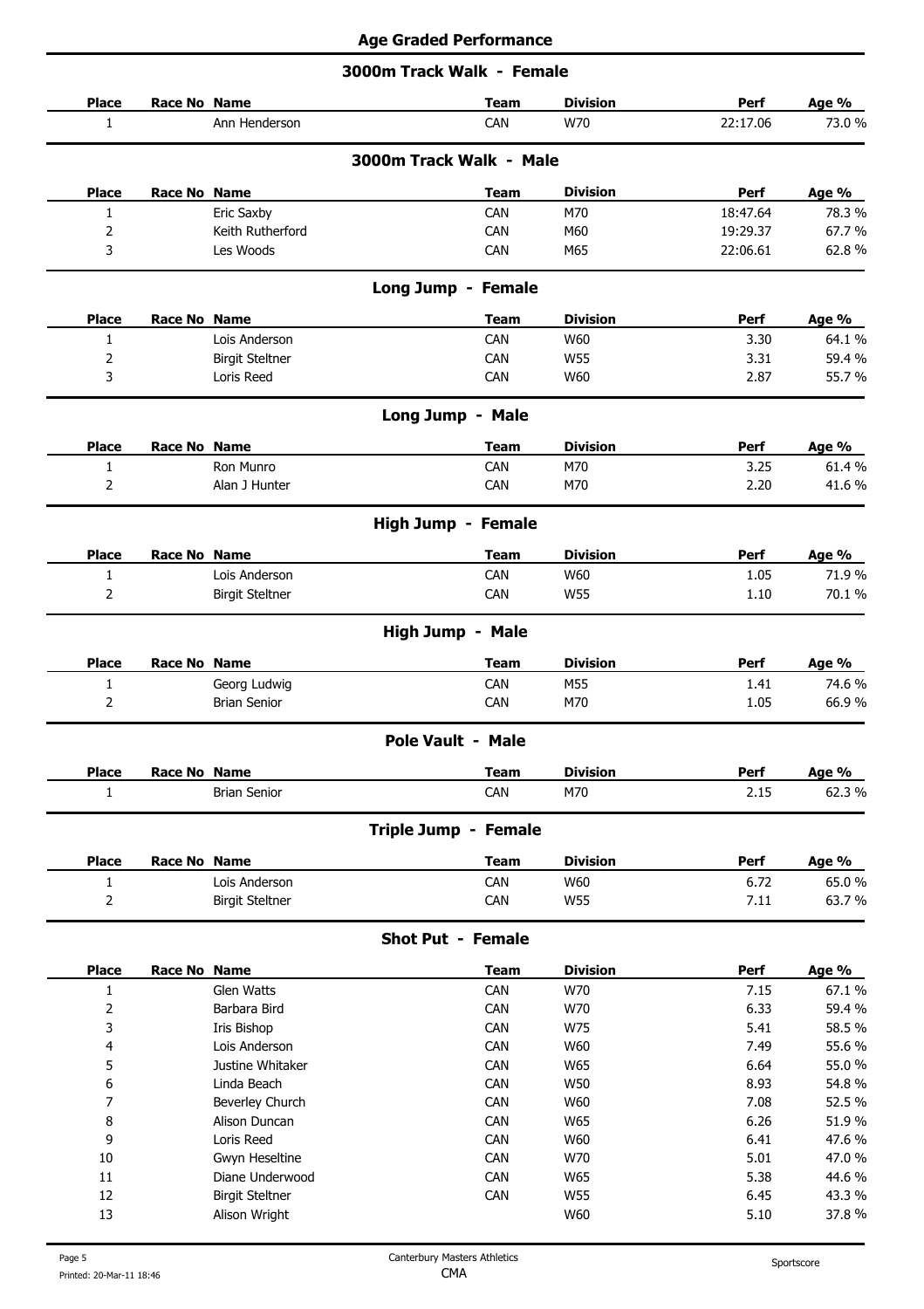## **Shot Put - Female**

| <b>Place</b> | Race No Name      | <b>Team</b> | <b>Division</b> | Perf | Age % |
|--------------|-------------------|-------------|-----------------|------|-------|
|              |                   |             |                 |      |       |
| . 4<br>. .   | Nicola Jennings   | CAN         | W30             | 7.46 | 33.0% |
| --           | Andrea Cattermole | CAN         | W30             | 6.51 | 28.8% |
|              |                   |             |                 |      |       |

## **Shot Put - Male**

| <b>Place</b> | Race No Name        | Team       | <b>Division</b> | Perf  | Age %  |
|--------------|---------------------|------------|-----------------|-------|--------|
|              | William Newton      | CAN        | M80             | 8.82  | 68.0%  |
|              | Keith Barrow        | <b>CAN</b> | M50             | 12.05 | 59.8%  |
|              | <b>Brian Senior</b> | <b>CAN</b> | M70             | 10.14 | 57.1 % |
| 4            | David Leech         | <b>CAN</b> | M80             | 7.08  | 54.5 % |
| $=$          | Richard Davison     | <b>CAN</b> | M60             | 9.92  | 54.5%  |
| ь            | Tom Reihana         | <b>CAN</b> | M50             | 7.29  | 36.2 % |
|              | Alan J Hunter       | CAN        | M70             | 6.36  | 35.8%  |
| 8            | <b>Bruce Savage</b> | <b>CAN</b> | M75             | 5.11  | 33.2 % |
|              |                     |            |                 |       |        |

#### **Discus - Female**

| <b>Place</b> | Race No Name      | <b>Team</b> | <b>Division</b> | <b>Perf</b> | Age %  |
|--------------|-------------------|-------------|-----------------|-------------|--------|
|              | Glen Watts        | CAN         | W70             | 18.87       | 50.1%  |
|              | Loris Reed        | <b>CAN</b>  | W60             | 21.14       | 43.8%  |
|              | Barbara Bird      | CAN         | W70             | 14.84       | 39.4 % |
| 4            | Iris Bishop       | CAN         | W75             | 12.53       | 38.7%  |
|              | Beverley Church   | CAN         | W60             | 18.21       | 37.7 % |
| 6            | Linda Beach       | <b>CAN</b>  | <b>W50</b>      | 20.48       | 34.8%  |
|              | Alison Wright     |             | W60             | 15.18       | 31.5 % |
| 8            | Andrea Cattermole | <b>CAN</b>  | W30             | 24.00       | 31.3%  |
| 9            | Justine Whitaker  | CAN         | W65             | 12.85       | 29.9 % |
| 10           | Nicola Jennings   | <b>CAN</b>  | W30             | 22.79       | 29.7 % |
| 11           | Diane Underwood   | CAN         | W65             | 12.70       | 29.6 % |
| 12           | Gwyn Heseltine    | CAN         | W70             | 10.94       | 29.0 % |
| 13           | Alison Duncan     | CAN         | W65             | 11.63       | 27.1 % |
|              |                   |             |                 |             |        |

#### **Discus - Male**

| <b>Place</b> | Race No Name          | <b>Team</b> | <b>Division</b> | Perf  | Age %  |
|--------------|-----------------------|-------------|-----------------|-------|--------|
|              | Richard Davison       | <b>CAN</b>  | M60             | 38.38 | 58.2 % |
|              | <b>Brian Senior</b>   | <b>CAN</b>  | M70             | 29.16 | 55.6 % |
| ر            | <b>William Newton</b> | <b>CAN</b>  | M80             | 20.00 | 51.4%  |
| 4            | David Leech           | <b>CAN</b>  | M80             | 17.28 | 44.4 % |
|              | Keith Barrow          | <b>CAN</b>  | M50             | 30.68 | 41.4 % |
| 6            | Glen Church           | <b>CAN</b>  | M65             | 19.46 | 32.9%  |
|              | Alan J Hunter         | <b>CAN</b>  | M70             | 17.14 | 32.7 % |
| 8            | Tom Reihana           | <b>CAN</b>  | M50             | 22.02 | 29.7 % |
| 9            | <b>Bruce Savage</b>   | <b>CAN</b>  | M75             | 13.31 | 29.1 % |
|              |                       |             |                 |       |        |

**Javelin - Female**

| <b>Place</b> | Race No Name           | <b>Team</b> | <b>Division</b> | Perf  | Age %  |
|--------------|------------------------|-------------|-----------------|-------|--------|
|              | Barbara Bird           | <b>CAN</b>  | W70             | 18.65 | 56.8%  |
|              | Linda Beach            | <b>CAN</b>  | <b>W50</b>      | 24.53 | 45.9%  |
|              | Glen Watts             | <b>CAN</b>  | W70             | 14.94 | 45.5 % |
| 4            | Beverley Church        | <b>CAN</b>  | W60             | 17.85 | 42.7%  |
| -<br>כ       | Lois Anderson          | <b>CAN</b>  | W60             | 15.73 | 37.6 % |
| 6            | Iris Bishop            | <b>CAN</b>  | W75             | 9.83  | 34.7 % |
|              | <b>Birgit Steltner</b> | <b>CAN</b>  | W55             | 16.30 | 34.5%  |
| 8            | Justine Whitaker       | <b>CAN</b>  | W65             | 12.46 | 33.4 % |
| 9            | Nicola Jennings        | <b>CAN</b>  | W30             | 22.38 | 30.7%  |
| 10           | Diane Underwood        | <b>CAN</b>  | W65             | 11.19 | 30.0 % |
| 11           | Alison Duncan          | <b>CAN</b>  | W65             | 10.48 | 28.1%  |
| 12           | Gwyn Heseltine         | <b>CAN</b>  | W70             | 9.07  | 27.6 % |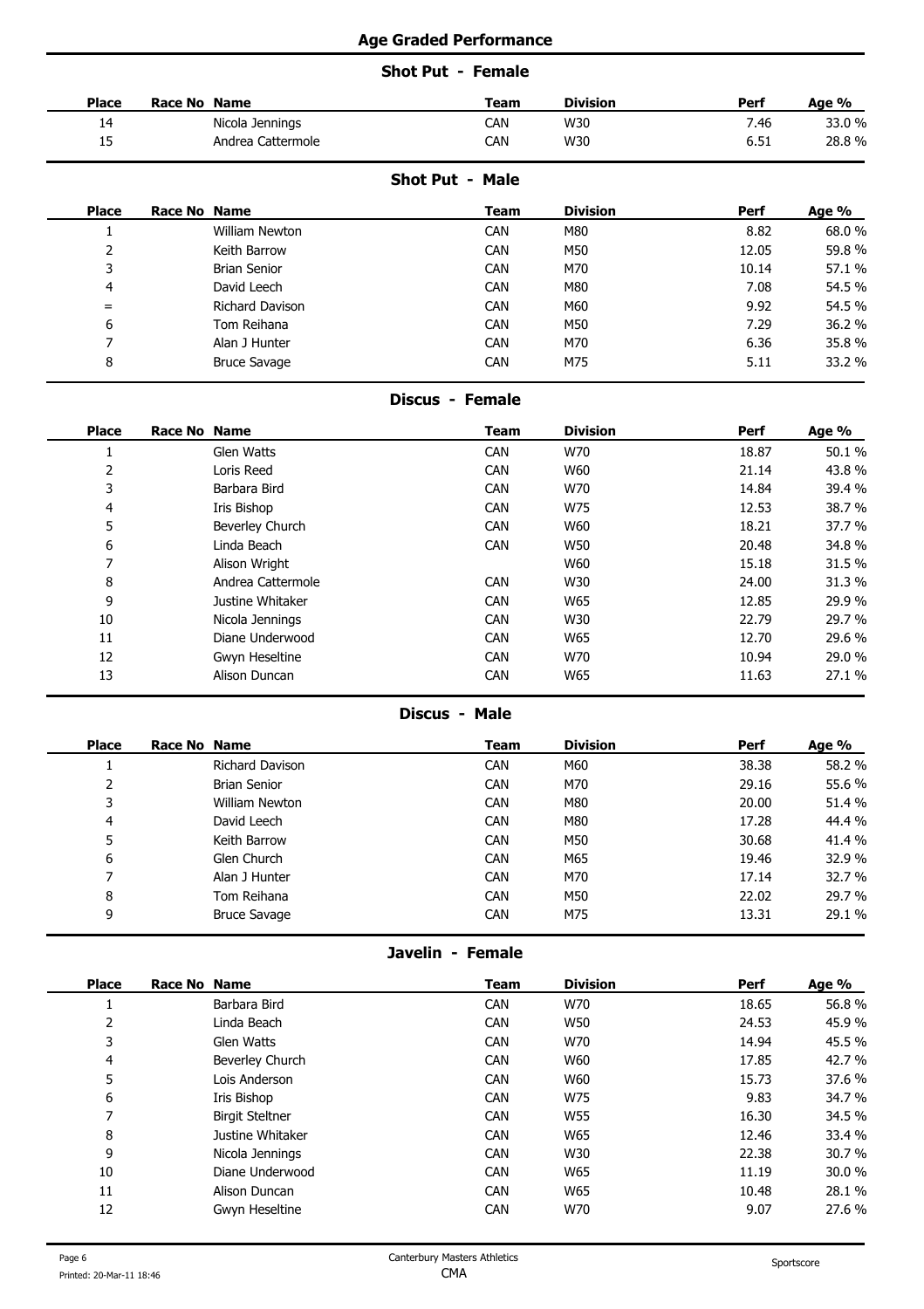## **Javelin - Female**

| <b>Place</b> | Race No Name      | <b>Team</b>    | <b>Division</b> | Perf  | Age %  |
|--------------|-------------------|----------------|-----------------|-------|--------|
| 13<br>--     | Alison Wright     |                | W60             | 11.09 | 26.5%  |
| 14           | Andrea Cattermole | <b>CAN</b>     | W30             | 17.87 | 24.5 % |
|              |                   | Javolin - Malo |                 |       |        |

## **Javelin - Male**

| <b>Place</b> | Race No Name |                     | <b>Team</b> | <b>Division</b> | Perf  | Age %  |
|--------------|--------------|---------------------|-------------|-----------------|-------|--------|
|              |              | Peter O'Halloran    | <b>CAN</b>  | M70             | 28.04 | 49.7 % |
|              |              | Richard Davison     | <b>CAN</b>  | M60             | 32.68 | 49.1%  |
|              |              | William Newton      | <b>CAN</b>  | M80             | 22.55 | 47.2 % |
| 4            |              | Keith Barrow        | <b>CAN</b>  | M50             | 35.17 | 45.7 % |
|              |              | Georg Ludwig        | <b>CAN</b>  | M55             | 30.00 | 42.8%  |
| b            |              | <b>Brian Senior</b> | <b>CAN</b>  | M70             | 23.67 | 42.0%  |
|              |              | Tom Reihana         | <b>CAN</b>  | M50             | 27.15 | 35.3 % |
| 8            |              | Glen Church         | <b>CAN</b>  | M65             | 18.39 | 30.8%  |
| q            |              | Alan J Hunter       | <b>CAN</b>  | M70             | 15.49 | 27.5 % |
|              |              |                     |             |                 |       |        |

## **Hammer - Female**

| <b>Place</b>             | Race No Name      | <b>Team</b> | <b>Division</b> | Perf  | Age %  |
|--------------------------|-------------------|-------------|-----------------|-------|--------|
|                          | Glen Watts        | <b>CAN</b>  | W70             | 25.80 | 65.5%  |
|                          | Beverley Church   | <b>CAN</b>  | W60             | 26.43 | 52.4 % |
| 3                        | Iris Bishop       | <b>CAN</b>  | W75             | 16.97 | 50.2%  |
| 4                        | Gwyn Heseltine    | <b>CAN</b>  | W70             | 16.80 | 42.7%  |
| ͻ                        | Linda Beach       | <b>CAN</b>  | <b>W50</b>      | 23.34 | 37.9 % |
| 6                        | Alison Wright     |             | W60             | 18.59 | 36.8%  |
| $\overline{\phantom{0}}$ | Nicola Jennings   | <b>CAN</b>  | W30             | 27.27 | 35.9%  |
| 8                        | Barbara Bird      | <b>CAN</b>  | W70             | 13.74 | 34.9 % |
| 9                        | Alison Duncan     | <b>CAN</b>  | W65             | 15.54 | 34.6 % |
| 10                       | Diane Underwood   | <b>CAN</b>  | W65             | 15.04 | 33.5 % |
| 11                       | Justine Whitaker  | <b>CAN</b>  | W65             | 13.57 | 30.2 % |
| 12                       | Andrea Cattermole | <b>CAN</b>  | W30             | 19.62 | 25.8%  |
|                          |                   |             |                 |       |        |

#### **Hammer - Male**

| <b>Place</b> | Race No Name        | <b>Team</b> | <b>Division</b> | Perf  | Age % |
|--------------|---------------------|-------------|-----------------|-------|-------|
|              | Richard Davison     | <b>CAN</b>  | M60             | 43.01 | 69.7% |
| ∼            | William Newton      | <b>CAN</b>  | M80             | 26.52 | 68.5% |
|              | <b>Brian Senior</b> | <b>CAN</b>  | M70             | 33.78 | 62.7% |
|              | David Leech         | <b>CAN</b>  | M80             | 23.38 | 60.4% |
|              | Glen Church         | <b>CAN</b>  | M65             | 21.11 | 38.6% |
| ь            | Alan J Hunter       | CAN         | M70             | 17.66 | 32.8% |
|              |                     |             |                 |       |       |

# **Weight Throw - Female**

| <b>Place</b> | Race No Name           | <b>Team</b> | <b>Division</b> | Perf | Age %  |
|--------------|------------------------|-------------|-----------------|------|--------|
|              | Glen Watts             | <b>CAN</b>  | W70             | 8.23 | 56.9%  |
|              | Iris Bishop            | <b>CAN</b>  | W75             | 6.49 | 52.2 % |
| 3            | Beverley Church        | <b>CAN</b>  | W60             | 9.49 | 51.2%  |
| 4            | <b>Birgit Steltner</b> | <b>CAN</b>  | W55             | 7.81 | 45.0%  |
| $=$          | Alison Wright          |             | W60             | 8.33 | 45.0%  |
| 6            | Nicola Jennings        | <b>CAN</b>  | W30             | 8.91 | 44.2 % |
|              | Gwyn Heseltine         | <b>CAN</b>  | W70             | 6.25 | 43.2 % |
| 8            | Justine Whitaker       | <b>CAN</b>  | W65             | 6.96 | 42.2%  |
| 9            | Diane Underwood        | <b>CAN</b>  | W65             | 6.79 | 41.2%  |
| 10           | Alison Duncan          | <b>CAN</b>  | W65             | 6.73 | 40.8%  |
| 11           | Linda Beach            | <b>CAN</b>  | <b>W50</b>      | 7.22 | 38.0%  |
| $=$          | Barbara Bird           | <b>CAN</b>  | W70             | 5.50 | 38.0%  |
| 13           | Andrea Cattermole      | <b>CAN</b>  | W30             | 6.19 | 30.7%  |
|              |                        |             |                 |      |        |